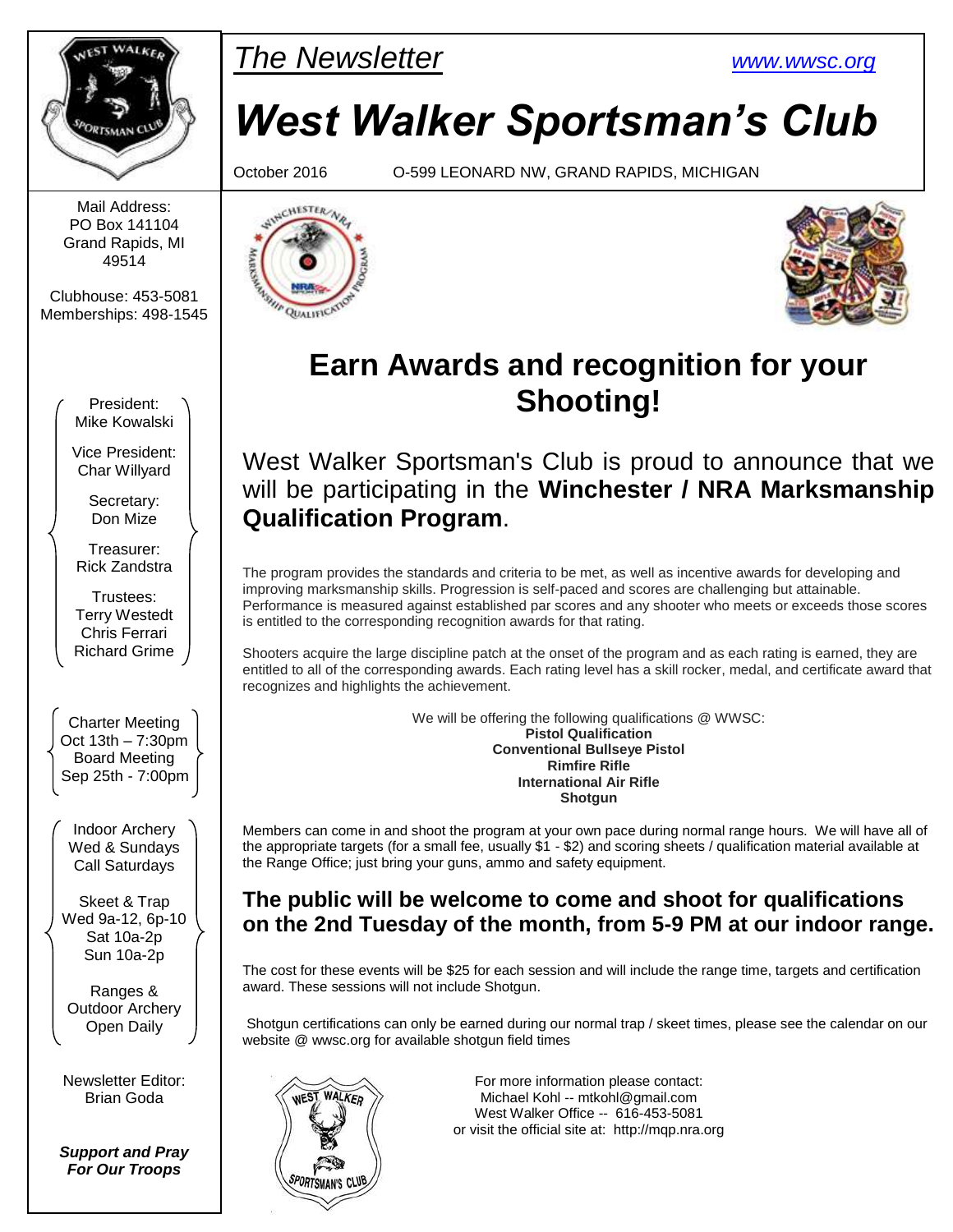# *DNR releases 2016 Michigan Deer Hunting Prospects report*

The Michigan Department of Natural Resources today released its 2016 Michigan Deer Hunting Prospects report. The full text of the report follows.

#### **2016 MICHIGAN DEER HUNTING PROSPECTS**

The leading reason many individuals participate in deer hunting is simply the opportunity to spend time outdoors with friends and family, but harvesting a deer is important to many deer hunters as well. No amount of hunting guarantees a harvest; however, preparation and hard work are keys to producing the best opportunity to see and take deer, or to mentor a new hunter through a safe and enjoyable season. The 2016 deer season is expected to be a successful year for many hunters.

Persistence can pay off for deer hunters. Nationwide, successful deer hunters hunt an average of 18 days – slightly more than the average of about 14 days that Michigan deer hunters spent afield last year. Chances for success are greatest for those who are prepared. Part of hunting preparations each year includes becoming familiar with the most recent regulations. The DNR [deer website](http://www.michigan.gov/dnr/0,4570,7-153-10363_10856---,00.html#deer) provides highlights of regulation changes, information about deer management and links to additional resources, such as deer check station locations. Please refer to the [2016 Hunting and Trapping](http://www.michigan.gov/documents/dnr/hunting_and_trapping_digest_461177_7.pdf)  [Digest](http://www.michigan.gov/documents/dnr/hunting_and_trapping_digest_461177_7.pdf) and [Antlerless Digest,](http://www.michigan.gov/documents/dnr/antlerless_deer_hunting_digest_530148_7.pdf) which are available online and at DNR Customer Service Centers and license agents, for a map of all Deer Management Units (DMUs) and other regulation details.

To read full article: [http://www.michigan.gov/dnr/0,4570,7-153-10366\\_54559\\_10402-394499--,00.html](http://www.michigan.gov/dnr/0,4570,7-153-10366_54559_10402-394499--,00.html)





Qualified monitors will receive free annual membership renewal.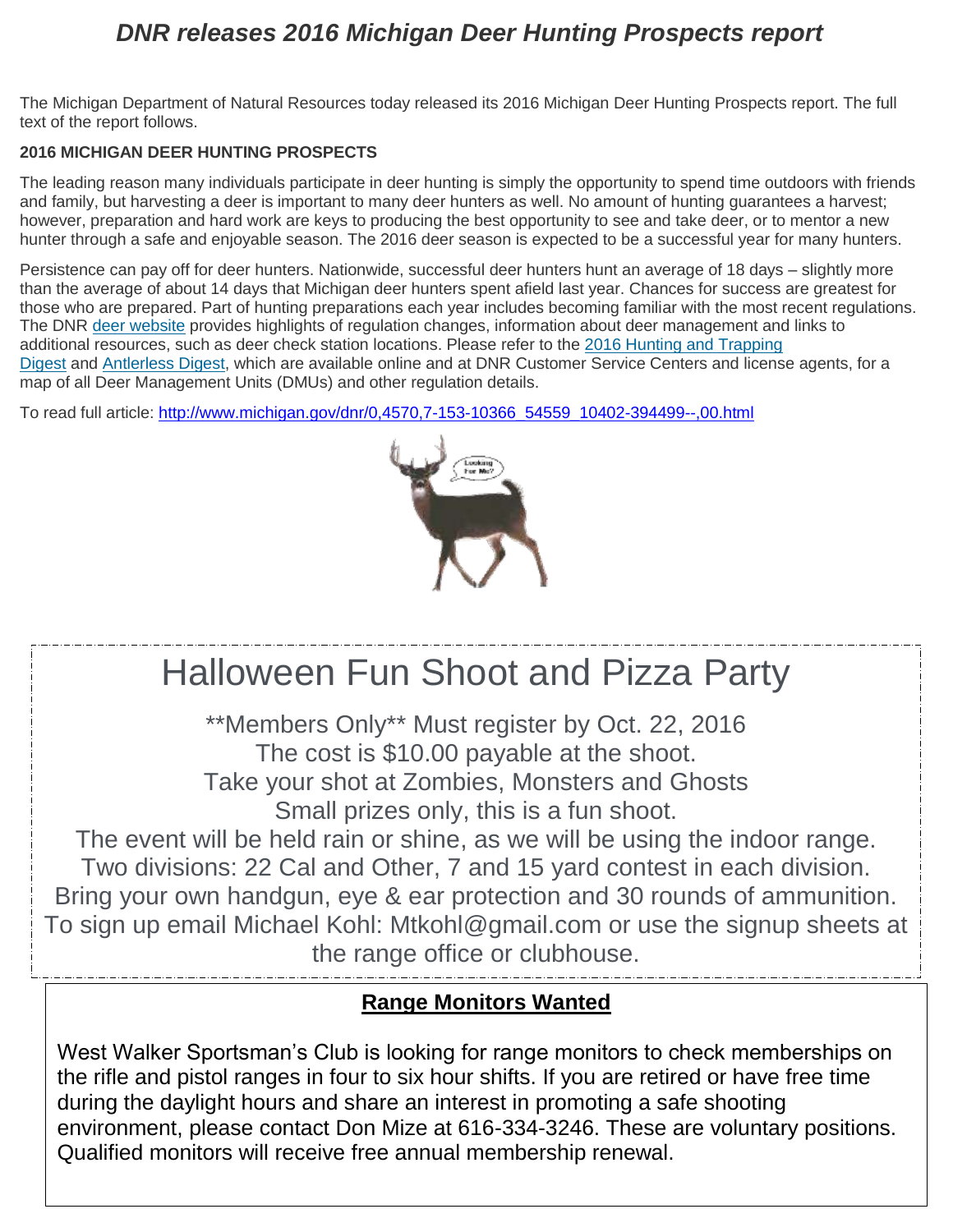| 2016 Big Gun Raffle |                                     |                        |  |  |  |
|---------------------|-------------------------------------|------------------------|--|--|--|
| Jan                 | <b>S&amp;W Bodyguard 380</b>        | John Nienhuis #195     |  |  |  |
| Feb                 | Ruger 10/22 Takedown                | Jerry Keil 218         |  |  |  |
| Mar                 | <b>S&amp;W M&amp;P 22 Compact</b>   | <b>Michael Miller</b>  |  |  |  |
| Apr                 | Ruger American Predator 22-250      | <b>John Landis 31</b>  |  |  |  |
| May                 | Springfield XD-S .45ACP 3.3" barrel | Tim Potter #168        |  |  |  |
| Jun                 | Henry Golden Boy .22 Magnum         | Geoff Bodary #23       |  |  |  |
| Jul                 | Ruger SP101 357 4.2" barrel         | <b>Brian Deuel #45</b> |  |  |  |
| Aug                 | <b>Ruger AR556 .223</b>             | Doug Cline #259        |  |  |  |
| <b>Sep</b>          | Springfield XD(M) 9mm 3.8" barrel   | John Strodtbeck #197   |  |  |  |
| Oct                 | Remington 11-87 Sportsman 12g       |                        |  |  |  |
| <b>Nov</b>          | Glock Model 21 45ACP                |                        |  |  |  |
| Dec.                | Beretta A300 Outlander 12g Walnut   |                        |  |  |  |

We have dropped the price of the five stand by one dollar, so now you pay the same price to shoot five stand as you do for skeet or trap.



The five stand will be available to shoot every Saturday and Sunday.

#### **October Range Hours**

#### **Oct 1 – 15**

Mon – Sat: 9:00am – 7:00pm Sundays: 10:00am – 7:00pm

#### **Oct 16 – 31**

Mon – Sat: 9:00am – 6:30pm Sundays: 10:00am – 6:30pm

[Link for range hours](http://www.wwsc.org/range-hours.shtml)

[Link for range rules](http://www.wwsc.org/img/ranges/RangeRules.pdf)

Walk – In Vault Doors Fort Knox – American Security – Graffunder

# **HOOGERHYDE SAFE**

1033 Leonard St NW, Grand Rapids, MI 49504 **Phone: (616) 458-6365** Fax: (616) 485-2554

### The 2nd Annual "West Walker 125" was held on September 24-25

Shooters had the option of shooting the events either day or both days. The club stayed open this year to accommodate shooters that were not in the event.

We had a few glitches on Sunday, as a hydraulic line to Skeet Field #2 suffered a faulty hydraulic line and the 5-Stand controller decided to be ornery and not work. Four shooters had to return on the following Wednesday night to complete the tournament.

We want to thank **Chris Ferrari** for running around town trying to find batteries for the 5-stand controller and **Terry Westedt** for scrambling around getting the hydraulic line fixed on a Sunday. Both of these members spent a few hours of their shooting time to get these jobs done.

#### **Thanks Guys for the excellent effort you put into the club**.

The event consisted of 5 events for a total of 125 targets, the winners of the events were:

Dave Tagg: High Overall Shooter 112 Targets.

Dave Gervais: Skeet 25

Dave Gervais: Trap 24

Jason Dusendang: 5-Stand 21

Mike Simcik and Dan Hankinson: Skeet Dbls 23

Dan Hankinson, Dave Boomstra, and Rick Zandstra: Wobble 24

Thanks for coming out again this year and we hope to see even more shooters next year.

# **Gun Safes**